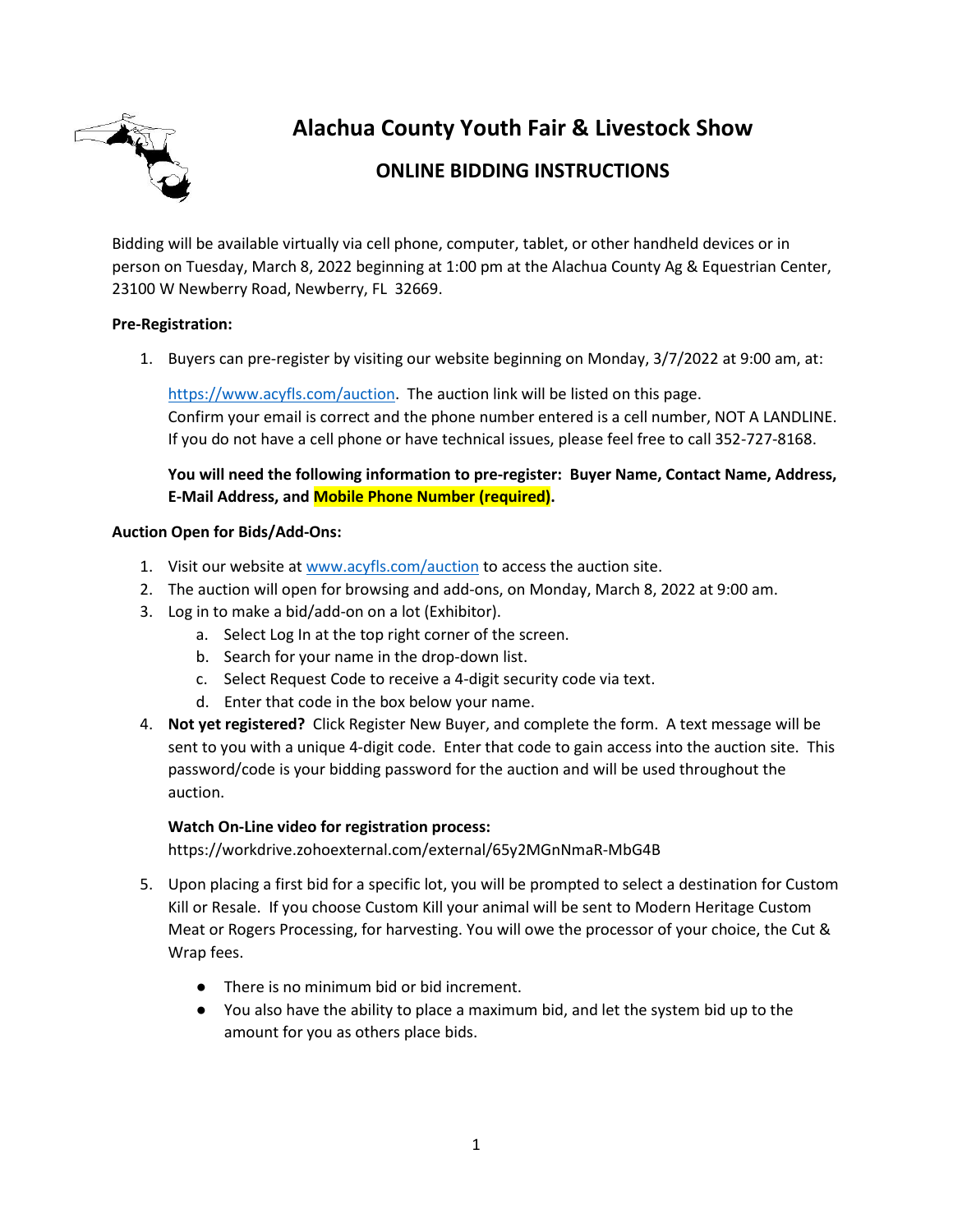- **6. Placing a split bid?** Check the split bid box when placing your bid. If you win bid, the ACYFLS Sale Committee will contact you upon winning the bid to obtain split details on Sale Day but no later than Wednesday, March 9<sup>th</sup>, by phone, or you can email information to: [acyfls@gmail.com.](mailto:acyfls@gmail.com) Be sure to include: Buyer name, contact, address, phone number, email address, bid amount, and name of exhibitor.
- 7. You will receive a text message if an item you bid on has been outbid.

# **Auction Process:**

- 1. All lots will remain open for add-ons until the live auction bidding begins on Tuesday, March 8 at 1:00 pm.
- 2. Online bidding will continue simultaneously with the live, in person bidding on Tuesday, March 8, and online bidders are highly encouraged to keep an eye on any lots they are interested in buying during the live bidding portion. If an online bidder is outbid, they will receive a text notification informing them of such.
- 3. The lots/items will be sold in correlation with the sale order.
- 4. A live stream of the auction will be available via the auction website for anyone to watch.

# **When Placing a Bid:**

- 1. When placing a bid, there will be a drop down selection to choose desired destination if you win the lot. This selection will remain the same for this lot if future bids are placed. You will be able to edit at any time prior to winning the bid.
- 2. If the lot is a split bid, please check the box when placing your first bid. We will need to call you or you contact us, to give direction on whom the split bid is with. This selection will remain the same for this lot if future bids are placed. You will be able to edit at any time prior to winning the bid.

# **Watch OnLine Video for Placing Bids:**

https://workdrive.zohoexternal.com/external/65y2MGnNLpt-MbG4B

# **Auction Closing:**

- 1. Bids will begin to close on Tuesday, March  $8<sup>th</sup>$  as the items are announced as "SOLD" at the live auction. The winning bid could come from online or from the live auction.
- 2. NOTE: item closing times could vary from the actual posted times, based on when they are declared as "SOLD" in the live auction.

# **Winning Buyer:**

CONGRATULATIONS! You have won the lot(s). You will have the opportunity to submit payment by one of three ways:

- 1. Pay through PayPal on the On-Line Auction site.
- 2. Pay online via credit card at [www.acyfls.com/buyers.](http://www.acyfls.com/buyers) When paying on-line under Note: please type in name of exhibitor(s) and Lot number(s).
- 3. Pay in person during the live auction on Tuesday, March 8, 2022. Cash, check and credit cards will be accepted.